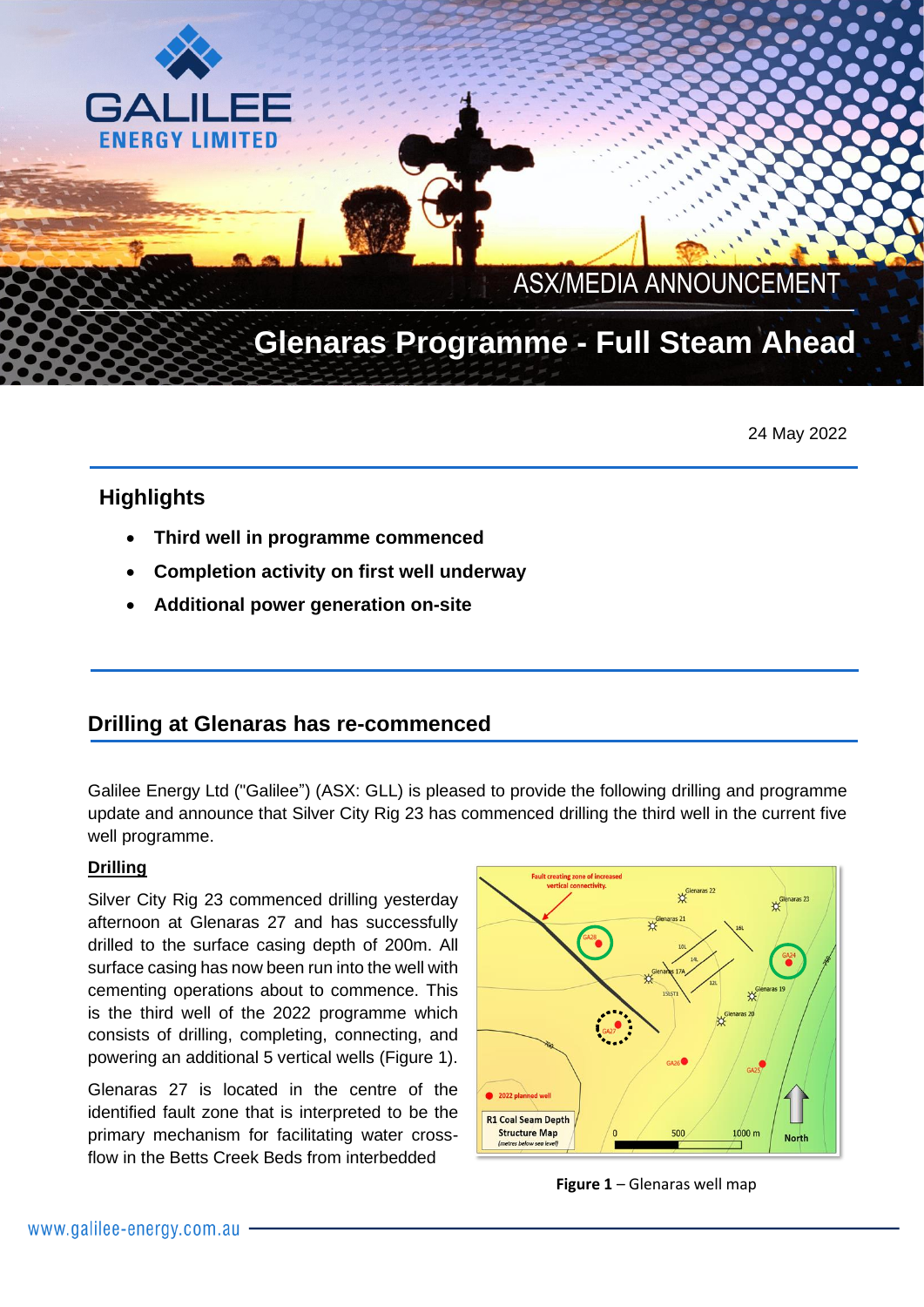# ASX/MEDIA ANNOUNCEMENT



sands into the coal seams. The fault zone is expected to host a higher intensity of fractures, which Glenaras 27 will directly access and subsequently produce from at higher flow rates. Glenaras 27 has been located to optimise the shielding of the pilot from incoming water and to further accelerate the pilot towards achieving commercial gas flow.

The drilling of Glenaras 27 has been delayed due to a second rain event last week. The two rain events resulted in the highest May rainfall experienced in the region for 30 years. The roads have dried out sufficiently to enable the rig to be moved and for drilling materials to be delivered to site.



**Figure 2 -** Drilling rig at Glenaras 27

To mitigate the impact of losing road access during drilling, agreements have been negotiated with Halliburton and Schlumberger whereby all necessary equipment is left on-site during the during campaign resulting in cost and logistics efficiencies.

#### **Completion**

The completion element of the programme has commenced, involving the running of tubing and pumps into the wells and wellhead installation. The completion work will be completed by the Wild Desert workover rig which has set up over Glenaras 24.





**Figure 3 -** Wild Desert rig set-up at Glenaras 24

www.galilee-energy.com.au -